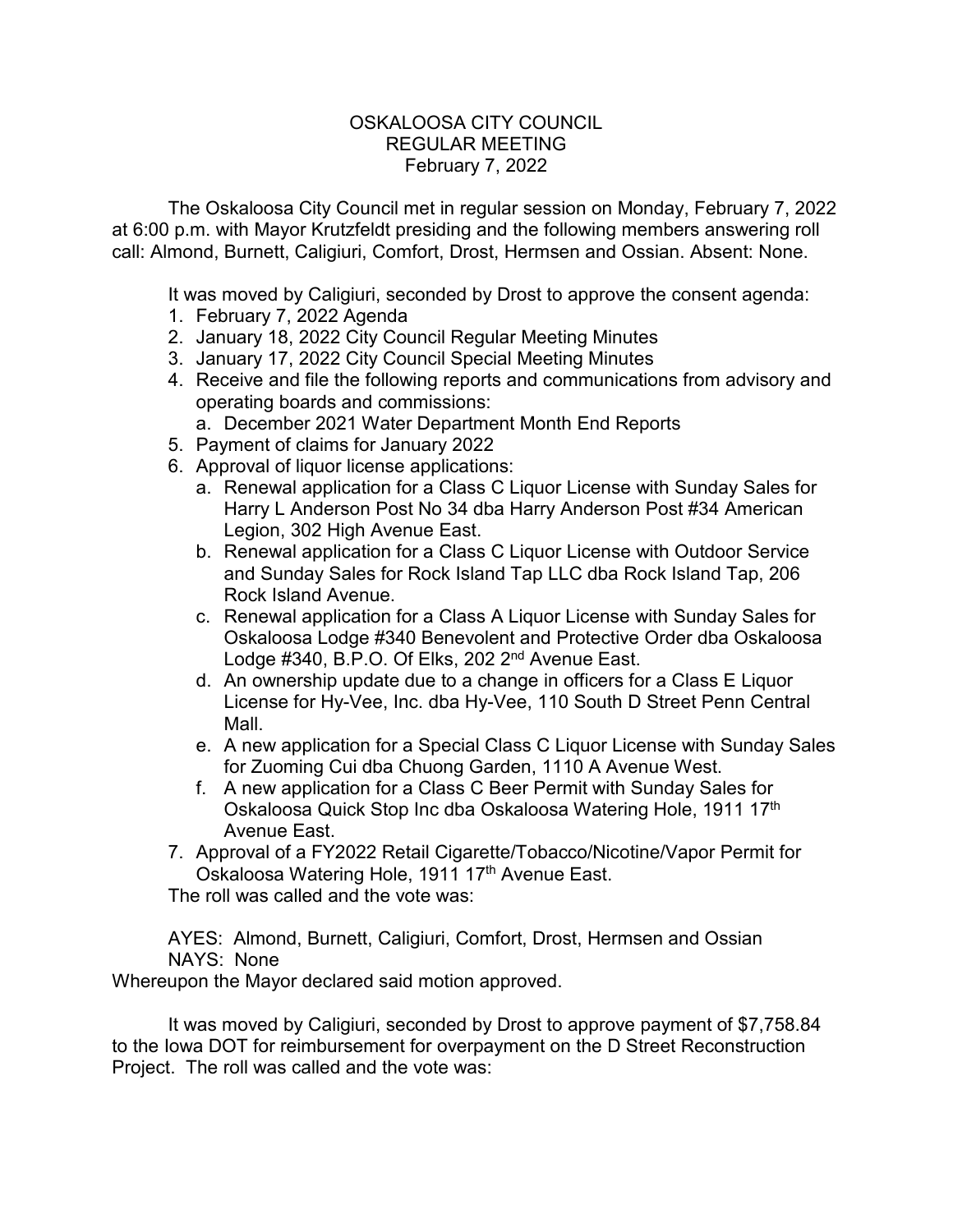AYES: Almond, Burnett, Caligiuri, Comfort, Drost, Hermsen and Ossian NAYS: None

Whereupon the Mayor declared said motion approved.

It was moved by Caligiuri, seconded by Drost to approve Pay Application No. 5 in the amount of \$47,831.93 to Christner Contracting, Inc., \$748.16 to Area 15 Regional Planning Commission, and \$2,100.00 to Curtis Architecture & Design for work completed on the Façade Improvement Project Phase III. The roll was called and the vote was:

AYES: Almond, Burnett, Caligiuri, Comfort, Drost, Hermsen and Ossian NAYS: None

Whereupon the Mayor declared said motion approved.

It was moved by Caligiuri, seconded by Drost to approve payment of \$1,336.25 to Terracon for work completed on the Early Childhood Education and Recreation Center. The roll was called and the vote was:

AYES: Almond, Burnett, Caligiuri, Comfort, Drost, Hermsen and Ossian NAYS: None

Whereupon the Mayor declared said motion approved.

It was moved by Caligiuri, seconded by Drost to approve Mahaska Chamber & Development Group and Oskaloosa Main Street's annual calendar of events. The roll was called and the vote was:

AYES: Almond, Burnett, Caligiuri, Comfort, Drost, Hermsen and Ossian NAYS: None

Whereupon the Mayor declared said motion approved.

It was moved by Caligiuri, seconded by Drost to approve Change Order No. 3 for the Southwest Wastewater Treatment Facility Electrical Improvements Project. The roll was called and the vote was:

AYES: Almond, Burnett, Caligiuri, Comfort, Drost, Hermsen and Ossian NAYS: None

Whereupon the Mayor declared said motion approved.

Caligiuri introduced Resolution No. 22-02-12 entitled "RESOLUTION APPROVING APPLICATIONS FOR RESIDENTIAL TAX ABATEMENT FOR VALUE ADDED IN THE URBAN REVITALIZATION AREA" and moved its approval. Drost seconded the motion. The roll was called and the vote was:

AYES: Almond, Burnett, Caligiuri, Comfort, Drost, Hermsen and Ossian NAYS: None

Whereupon the Mayor declared said resolution duly adopted.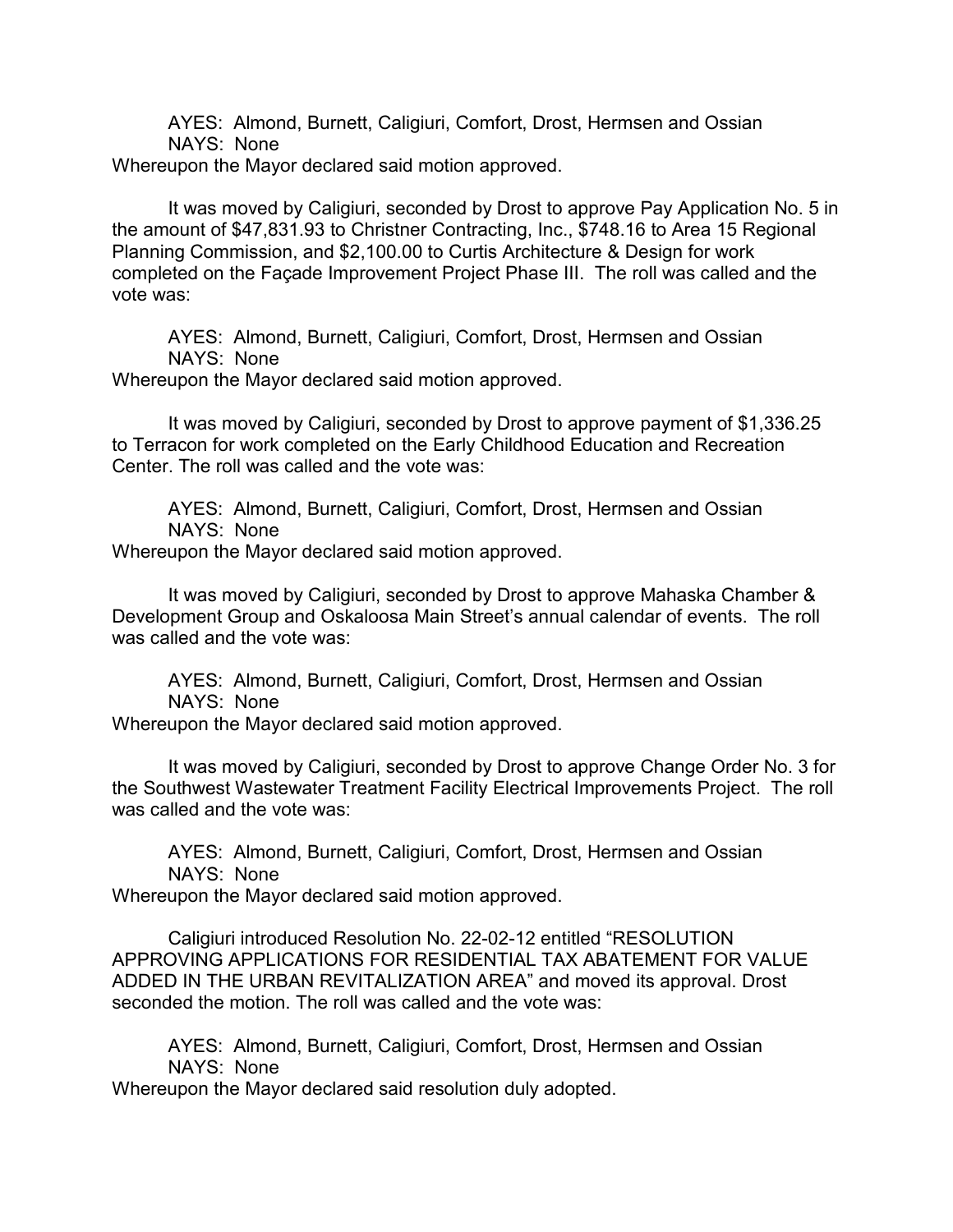Caligiuri introduced Resolution No. 22-02-13 entitled "RESOLUTION SETTING THE DATE FOR A PUBLIC HEARING TO AMEND THE ZONING ORDINANCE OF THE CITY OF OSKALOOSA, IOWA, BY CHANGING THE ZONING OF THE PROPERTY LOCATED AT 717-723 HIGH AVENUE WEST FROM UC (MIXED USE URBAN CORRIDOR DISTRICT) TO UC PUD (MIXED USE URBAN CORRIDOR PLANNED UNIT DEVELOPMENT DISTRICT)" and moved its approval. Drost seconded the motion. The roll was called and the vote was:

AYES: Almond, Burnett, Caligiuri, Comfort, Drost, Hermsen and Ossian NAYS: None

Whereupon the Mayor declared said resolution duly adopted.

Caligiuri introduced Resolution No. 22-02-14 entitled "RESOLUTION APPROVING AN AGREEMENT BETWEEN GARDEN & ASSOCIATES, LTD. AND THE CITY OF OSKALOOSA TO PROVIDE PROFESSIONAL SERVICES FOR THE 2022 STREET OVERLAY PROJECT" and moved its approval. Drost seconded the motion. The roll was called and the vote was:

AYES: Almond, Burnett, Caligiuri, Comfort, Drost, Hermsen and Ossian NAYS: None

Whereupon the Mayor declared said resolution duly adopted.

Caligiuri introduced Resolution No. 22-02-15 entitled "RESOLUTION FOR SETTING THE DATE FOR A PUBLIC HEARING ON PLANS AND SPECIFICATIONS AND AUTHORIZING THE ADVERTISEMENT OF BIDS FOR THE EDMUNDSON PARK PLAYGROUND EQUIPMENT" and moved its approval. Drost seconded the motion. The roll was called and the vote was:

AYES: Almond, Burnett, Caligiuri, Comfort, Drost, Hermsen and Ossian NAYS: None

Whereupon the Mayor declared said resolution duly adopted.

Caligiuri introduced Resolution No. 22-02-16 entitled "RESOLUTION SETTING THE TIME AND PLACE TO CONDUCT A PUBLIC HEARING ON THE CITY OF OSKALOOSA MAXIMUM PROPERTY TAX DOLLARS" and moved its approval. Drost seconded the motion. The roll was called and the vote was:

AYES: Almond, Burnett, Caligiuri, Comfort, Drost, Hermsen and Ossian NAYS: None

Whereupon the Mayor declared said resolution duly adopted.

The Mayor announced there were vacancies on the Airport Commission, Board of Adjustment, Building Code Board of Appeals, Civil Service Commission, Historic Preservation Commission, and Municipal Housing Board.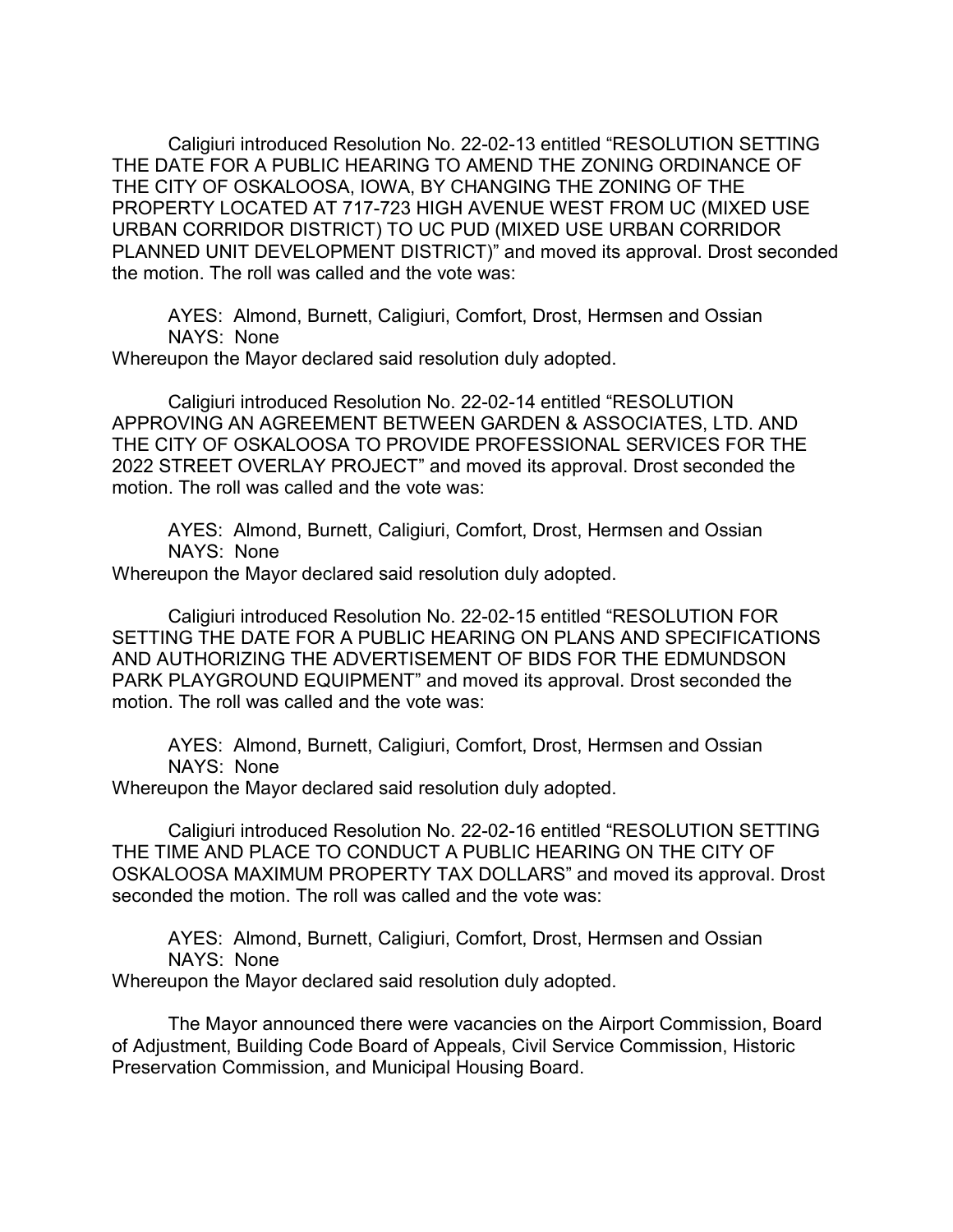Shari Vavra, Mahaska Community Recreation Foundation, presented the Mahaska Community Recreation Foundation 2021 Annual Report.

Caligiuri introduced Resolution No. 22-02-17 entitled "RESOLUTION APPROVING THE REISSUANCE OF GENERAL OBLIGATION LOCAL OPTION SALES TAX BOND, SERIES 2020 OF THE CITY OF OSKALOOSA, IOWA AND AUTHORIZING THE EXECUTION AND DELIVERY OF DOCUMENTS RELATING THERETO." and moved its approval. Hermsen seconded the motion. The roll was called and the vote was:

AYES: Almond, Burnett, Caligiuri, Comfort, Drost, Hermsen and Ossian NAYS: None

Whereupon the Mayor declared said resolution duly adopted.

Comfort introduced "AN ORDINANCE AMENDING CHAPTER 2.72, 'LIBRARY BOARD OF TRUSTEES' OF THE OSKALOOSA MUNICIPAL CODE" and moved its approval on the second reading. Drost seconded the motion. The roll was called and the vote was:

AYES: Almond, Burnett, Caligiuri, Comfort, Drost, Hermsen and Ossian NAYS: None

Whereupon the Mayor declared said ordinance approved on the second reading.

It was moved by Hermsen, seconded by Caligiuri to hold a closed session under Iowa Code Section 21.5.1.c. to discuss strategy with legal counsel on a matter presently in litigation or in which litigation is imminent, where disclosure would be likely to prejudice or disadvantage the city's position. Acting pursuant to the requirements of the Iowa Public Information Board, David Dixon, city attorney and legal counsel for the city of Oskaloosa, Iowa, and Maria Brownell, attorney with Ahlers & Cooney, P.C., stated and indicated that the closed session that followed was to discuss strategy in a pending matter, acting pursuant to the contract existing between the parties. The roll was called and the vote was:

AYES: Almond, Burnett, Caligiuri, Comfort, Drost, Hermsen and Ossian NAYS: None

Whereupon the Mayor declared said motion approved.

The meeting adjourned to closed session at 6:16 p.m. and reconvened to open session at 7:14 p.m.

It was moved by Burnett, seconded by Almond to file notice of intent to declare contractor default with respect to the natatorium to Graphite Construction Group Inc. and Bond Company. The roll was called and the vote was:

AYES: Almond, Burnett, Caligiuri, Comfort, Drost, Hermsen and Ossian NAYS: None